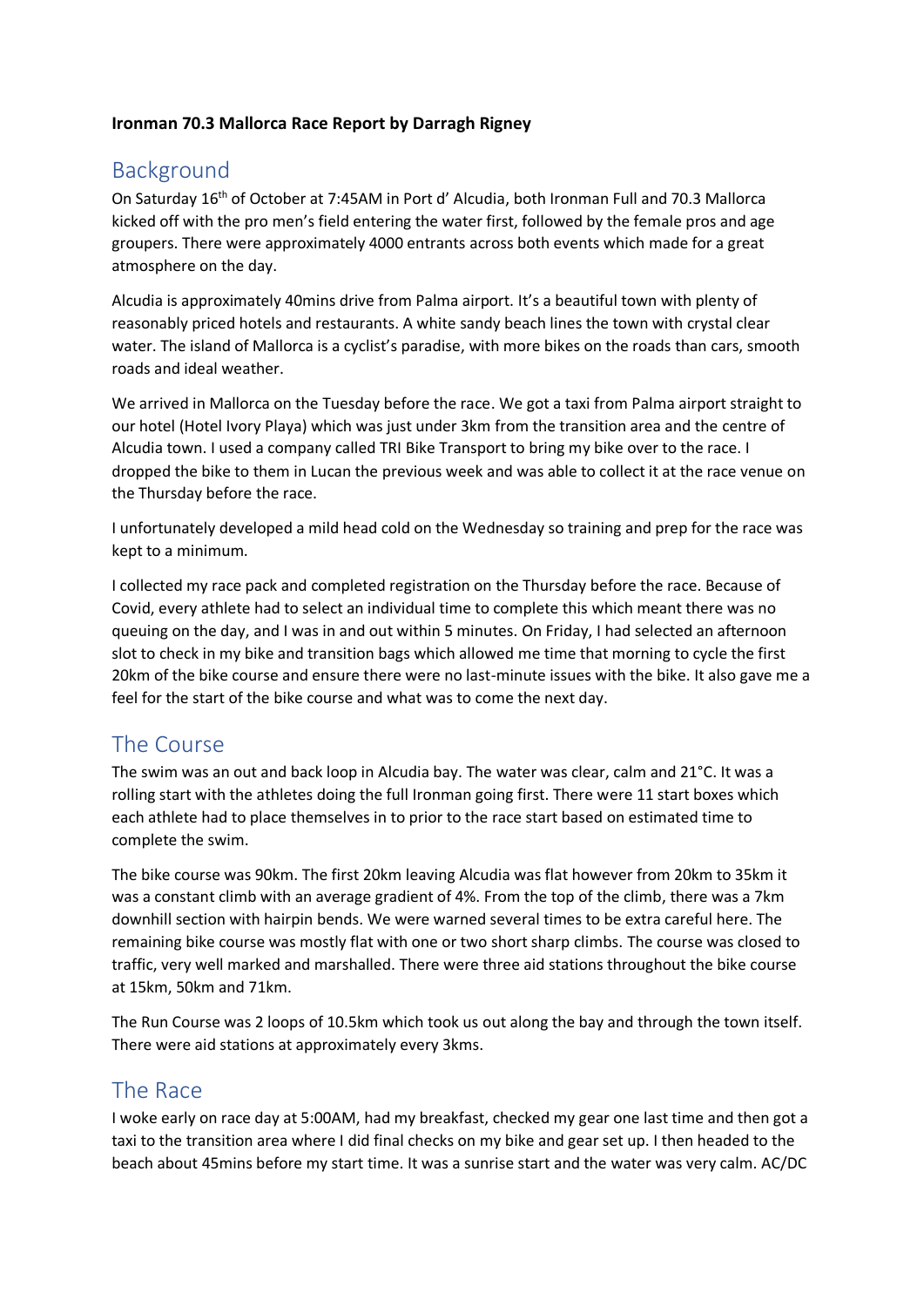blaring over the speakers. Everybody seemed to be buzzing, except myself, who admittedly didn't know what to expect as it was my first ever middle-distance race and training for this had been very limited.

I anticipated a 45mins swim, so I positioned myself in the 45min swim box. The swim wasn't too bad in the end and I couldn't have asked for better swim conditions. After the first couple hundred meters, I began to tire a little too quick and the turnaround point seemed miles away. I kept plugging away and eventually made it to the turnaround which took me just over 25mins. From there, the way back seemed much easier with the tide being in my favour. I was out of the swim in exactly 45mins. I walked the transition and took my time here. Overall, I hadn't set any time goals, I just wanted to complete the race and enjoy the day.

Out on to the bike course and I decided to stay within a group for the first 20km. The pace was very comfortable, no stress and just tipping along. That changed once we got to the start of the climb. 15km's of non-stop climbing gaining approx. 700m of elevation. I found this quiet challenging. Heart rate was through the roof and I must have been overtaken by what felt like the whole field! The climb took just under one hour and from there I enjoyed the descent through the hair pin turns. I didn't go too hard here as I wanted to take in as much of the course as possible, which was stunning. Once I got off the mountain part and back onto the flats, I decided to throw caution to the wind and started pushing harder on the bike, which in hindsight wasn't very sensible, as with about 5kms left on the bike course, my legs started cramping.